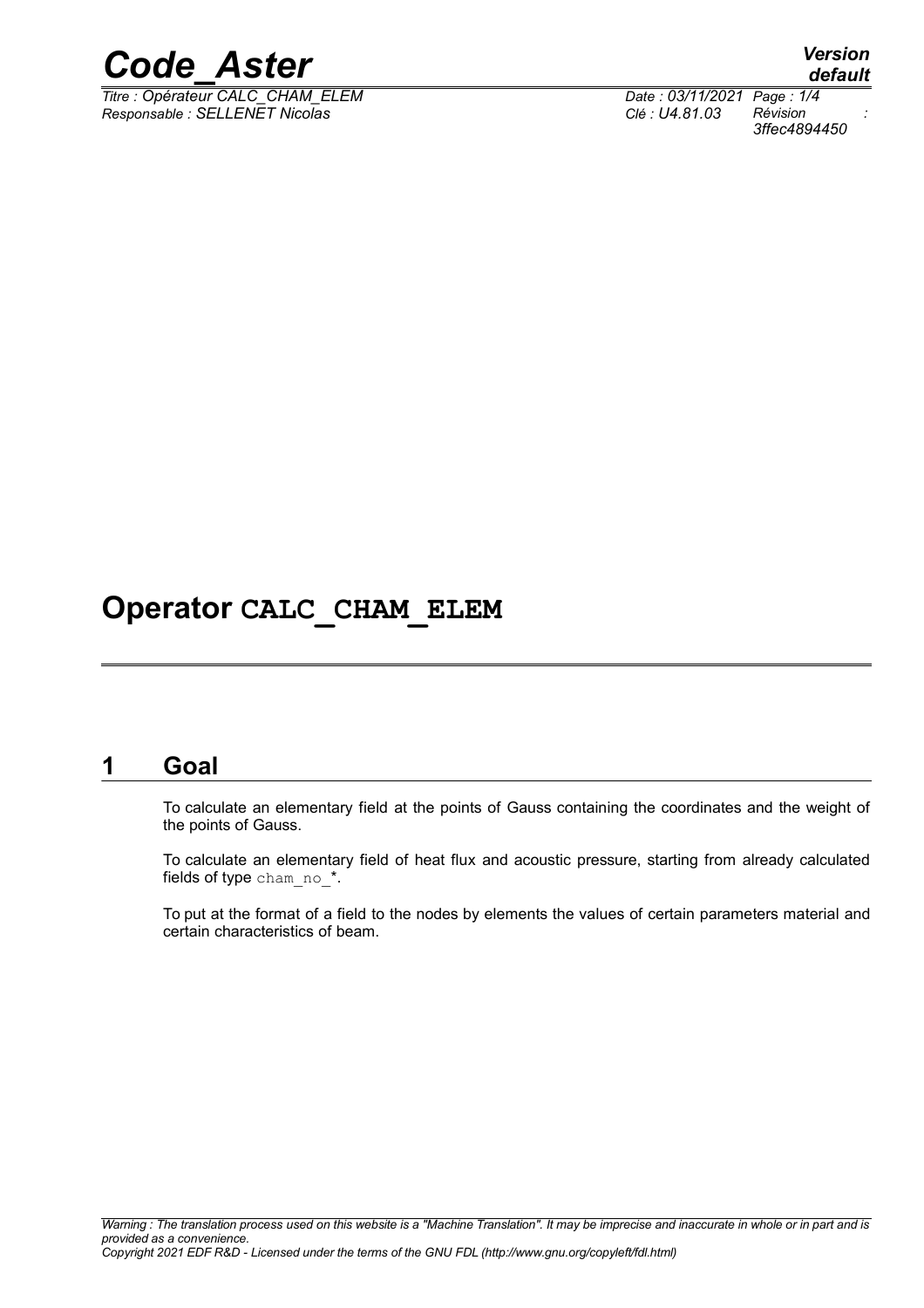# *Code\_Aster Version*

 $\overline{T}$ itre : Opérateur CALC\_CHAM\_ELEM *Responsable : SELLENET Nicolas Clé : U4.81.03 Révision :*

*3ffec4894450*

## **2 Syntax**

chamel  $[char\; \times\; ] = CALC\; \times$ CHAM ELEM  $\left( \begin{array}{ccc} \bullet & \text{MODEL} & = & \text{Mo}, \end{array} \right)$  [model]  $\Diamond$  CARA ELEM = carac ,  $\Diamond$  [cara elem]  $\begin{array}{cccc} \Diamond & \text{INST}^- & = & / & \text{inst,} \\ & & / & 0. \end{array}$  [R] / 0. , [DEFECT] # Selection of the meshs concerned with calculation ◊ / ALL = 'YES', [DEFECT] / GROUP  $MA = 1$  grma, # thermal options: / OPTION =  $/$  'FLUX ELNO',  $/$  'FLUX\_ELGA',<br>TEMP = temp, ♦ TEMP = temp, [cham\_no\_TEMP\_R]  $\bullet$  CHAM MATER = chmater,  $\overline{\phantom{a}}$  [cham\_mater]  $\begin{array}{cccc}\n\lozenge & \text{MODE}^- & \text{FOURIER} & = & / & \text{nh}, \\
& & / & 0, & \text{[DE} \n\end{array}$ [DEFECT] # acoustic options: / OPTION =  $/$  'PRAC ELNO', ♦ CLOSE = near, [cham\_no\_PRAC\_R] # calculation of the coordinates and the weights of the points of Gauss / OPTION= 'COOR\_ELGA', # working of data materials and characteristics of beam for POST\_ROCHE / OPTION= 'ROCH\_ELNO', **);** # type of produced field:  $[$  cham elem  $*$  ] with: If OPTION: then  $[*]$  - > # thermal options: FLUX\_ELGA FLUX\_R FLUX\_ELNO # acoustic options: PRAC\_ELNO PRAC\_R # other options COOR\_ELGA GEOM\_R ROCH\_ELNO ROCH\_R

*Warning : The translation process used on this website is a "Machine Translation". It may be imprecise and inaccurate in whole or in part and is provided as a convenience. Copyright 2021 EDF R&D - Licensed under the terms of the GNU FDL (http://www.gnu.org/copyleft/fdl.html)*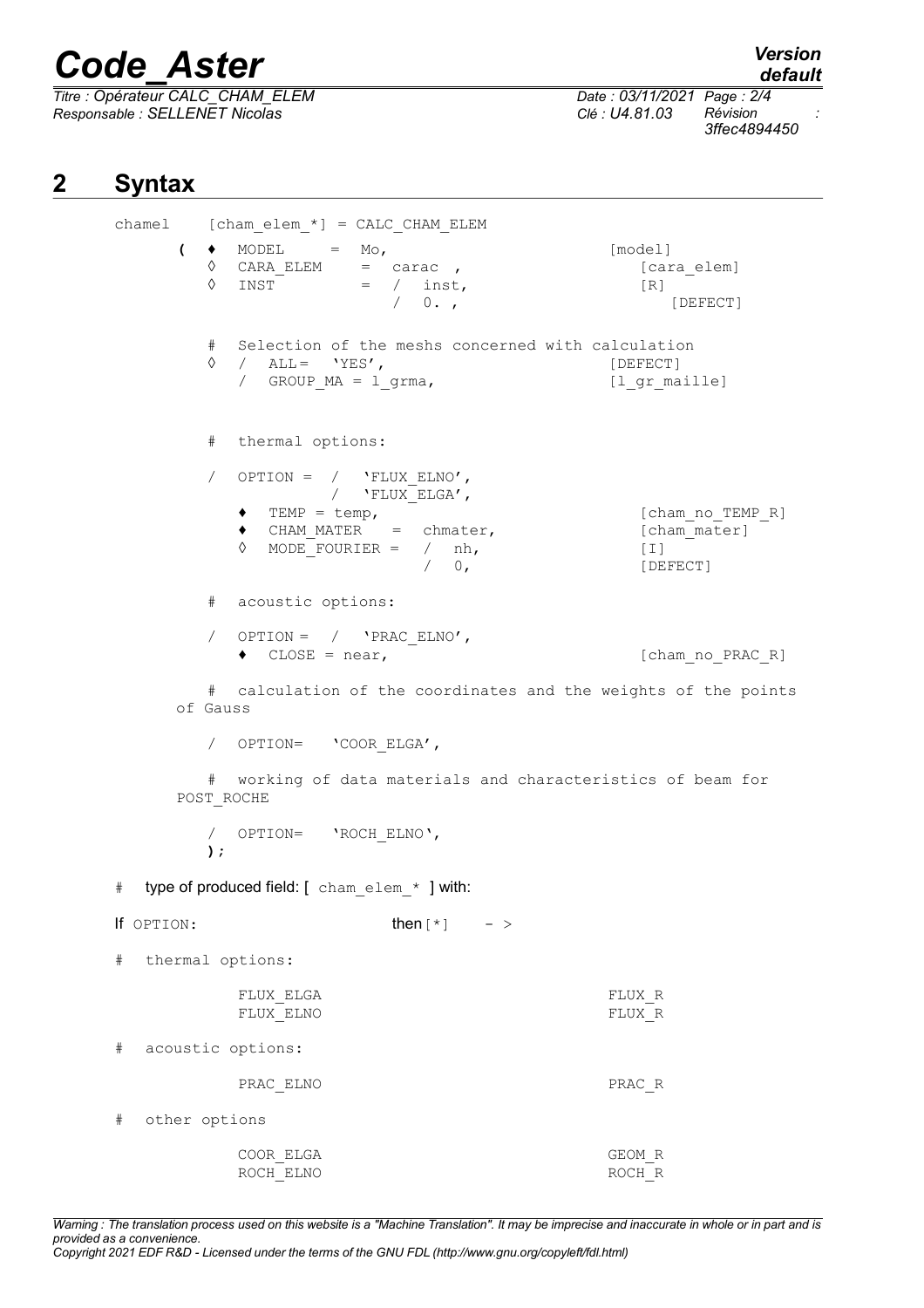# *Code\_Aster Version*

*Titre : Opérateur CALC\_CHAM\_ELEM Date : 03/11/2021 Page : 3/4 Responsable : SELLENET Nicolas Clé : U4.81.03 Révision :*

*3ffec4894450*

## **3 Operands**

#### **3.1 Operands MODEL / CARA\_ELEM / CHAM\_MATER**

 $\triangleleft$  MODEL = Mo,

Name of the model on which the option is calculated.

◊ CARA\_ELEM = carac,

Elementary characteristics associated with the model  $M_{\odot}$ , if it contains elements of structure or if the isoparametric elements are affected of a local reference mark of anisotropy.

Only for the option ROCH ELNO :

 $\triangleleft$  CHAM MATER = chmat,

Material field. Must contain givenES rubber bands and the material POST\_ROCHE.

#### **3.1 Selection of the meshs concerned with calculation**

Keywords  $ALL = 'YES'$  and GROUP MA allow the user to choose the meshs on which it wishes to do his elementary calculations of postprocessing.

 $/$  ALL =  $'YES'$ 

All the meshs (carrying finite elements) will be treated. It is the value by default.

/ GROUP\_MA = l\_grma

Only meshs included in  $1$  grma will be treated.

#### **3.2 Operand INST**

◊ INST

Value of the moment allowing to evaluate possible functions in the parameters materials for the calculation of the heat flux.

#### **3.3 Thermal options**

The options of elementary calculation in thermics can be calculated starting from a field of temperature:

 $TEMP = temp$ 

For these calculations one needs the material field associated with the model Mo:

 $\triangleleft$  CHAM MATER = chmater,

The options available are:

| 'FLUX\_ELGA', | 'FLUX\_ELNO', Their significance is given in [U4.81.04].

In the case of modelings AXIS FOURIER and PLAN FOURIER, one can specify the number of harmonic by the keyword : MODE FOURIER.

#### **3.4 Acoustic options**